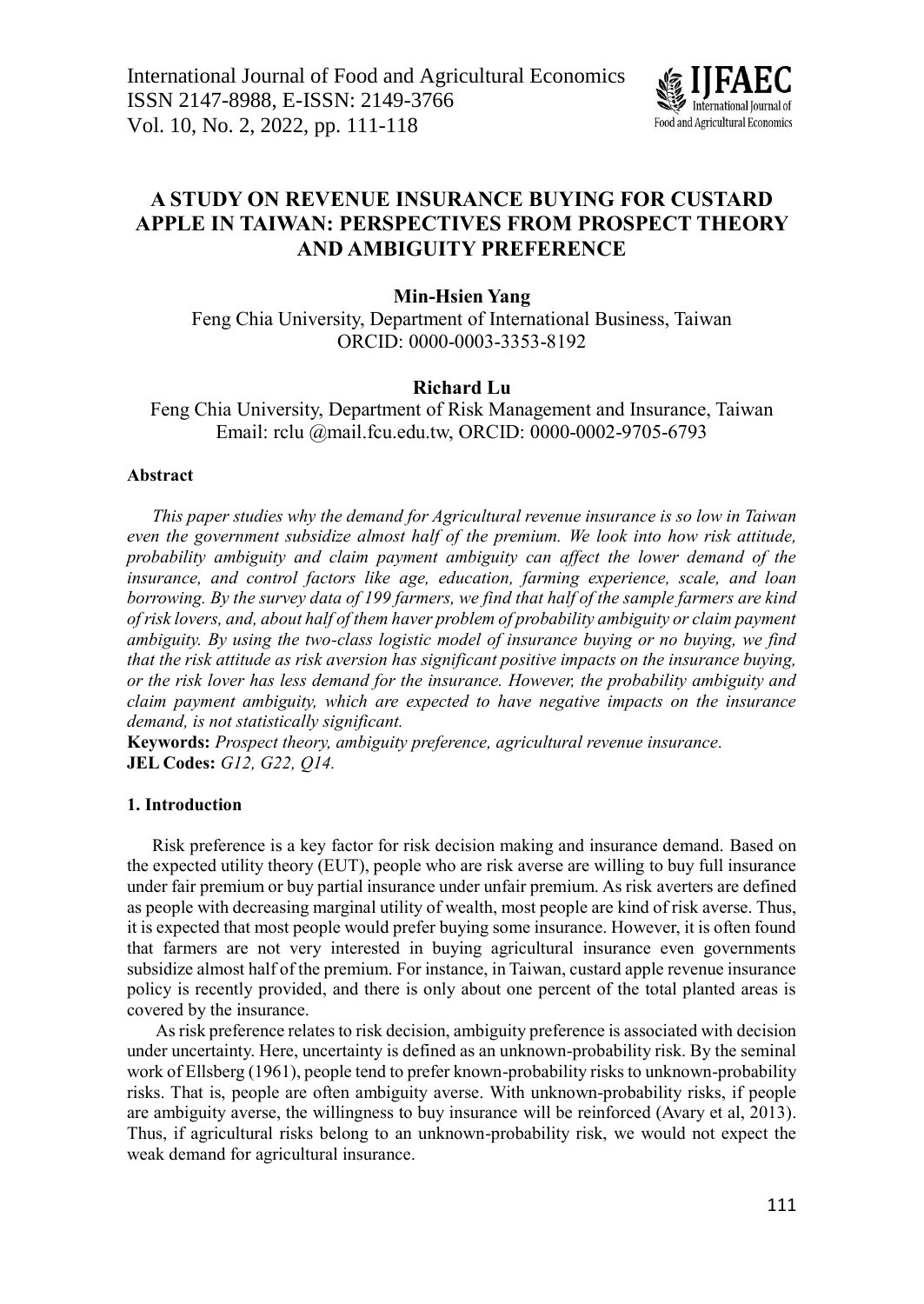This paper looks into the low agricultural insurance demand from the viewpoints of Prospect theory. Prospect theory, developed by Kahneman and Tversky (1979, 1992), is an alternative to EUT. As argued by Kahneman and Tversky (1979), facing risk of gains, people behave more like risk averters while facing risk of losses, they behave more like risk seekers. Thus, unlike EUT where risk aversion is normally assumed, there is a reference point of risk preference reversal in the Kahneman and Tversky framework. By Prospect theory, people's risk preference depends on the potential gains or losses relative to their specific situation (the reference point). Thus, people would rather stay with uncertain losses than paying the insurance premium, which can be regarded as a kind of certain losses to them. Therefore, to explain the willingness to buy insurance, we can look into whether the decision makers are mostly a risk averter or risk seeker. For risk seekers, they have no intention to buy any insurance even under fair premiums.

Risk preference can also be time varying and depend on previous outcomes. As argued by Thaler and Johnson (1990), people's risk preference varies with past outcomes. Past success reduces their risk aversion as they feel like "gambling with house money." In Thaler and Johnson (1990), their experiments support the house money effect, where people's risk aversion decreases in the presence of prior gains. Similarly, we argue that people's experience of no losses with no insurance become more risk seeking, and this keeps them from buying any insurance.

We further investigate the relationship between the willingness to buy insurance and ambiguity preference. As argued by Traumann and Wakker (2018), people are usually ambiguity averse when the probability distribution of gains is uncertain while they are usually ambiguity loving when they face losses with an uncertain probability distribution. This is similar to the risk preference reversal in Prospect theory. For ambiguity preference, there is also a reference point of ambiguity preference reversal. Thus, when people face losses with an unknow probability distribution, they often behave like ambiguity lovers. As opposite to ambiguity aversion, ambiguity loving may decrease the willingness to buy insurance.

For agricultural revenue insurance, the revenue risk comes from the price risk and production risk. Due to the unpredictable patterns of climate changes and natural disasters, we expect that the production risk could be an unknown risk for the farmers. Thus, for ambiguity lovers, the probability ambiguity of the production losses and then the revenue losses may decrease the demand for the revenue insurance.

Another ambiguity may also cause less demand for the revenue insurance. Though covering both price risk and production risk is the advantage of the revenue insurance, the insured may end up with no claim payments with very low price but high yield, and very high price but low yield. This may occur when one of the risks happens, but the revenue is not particularly low. In addition, in Taiwan, the claim payments are based on regional revenue, not individual farm's revenue. Thus, some farmers may end up with no claim payments even they suffer big revenue losses. We classify these as claim payment ambiguity. This ambiguity likely causes less demand for the revenue insurance as Peter and Ying (2019) prove that ambiguity aversion about contract nonperformance lowers optimal insurance demand.

Based on the survey of custard apple farmers, we hope to find out their risk attitude, and whether they have probability ambiguity and claim payment ambiguity, and their risk attitude after no recent losses and big recent losses. We also investigate how the risk attitudes, the ambiguity and other factors, like age, education, farming experience, scale, and loan borrowing, affect their willingness to buy revenue insurance. We hypothesize that the risk attitude and the probability and claim payment ambiguity could be the important factors in explaining the lower revenue insurance demand.

The rest of this paper is organized as follows: literature is reviewed in the second section. The survey data and methodology are presented in the third section. In Section Four, the results are reported and discussed. Section Five concludes.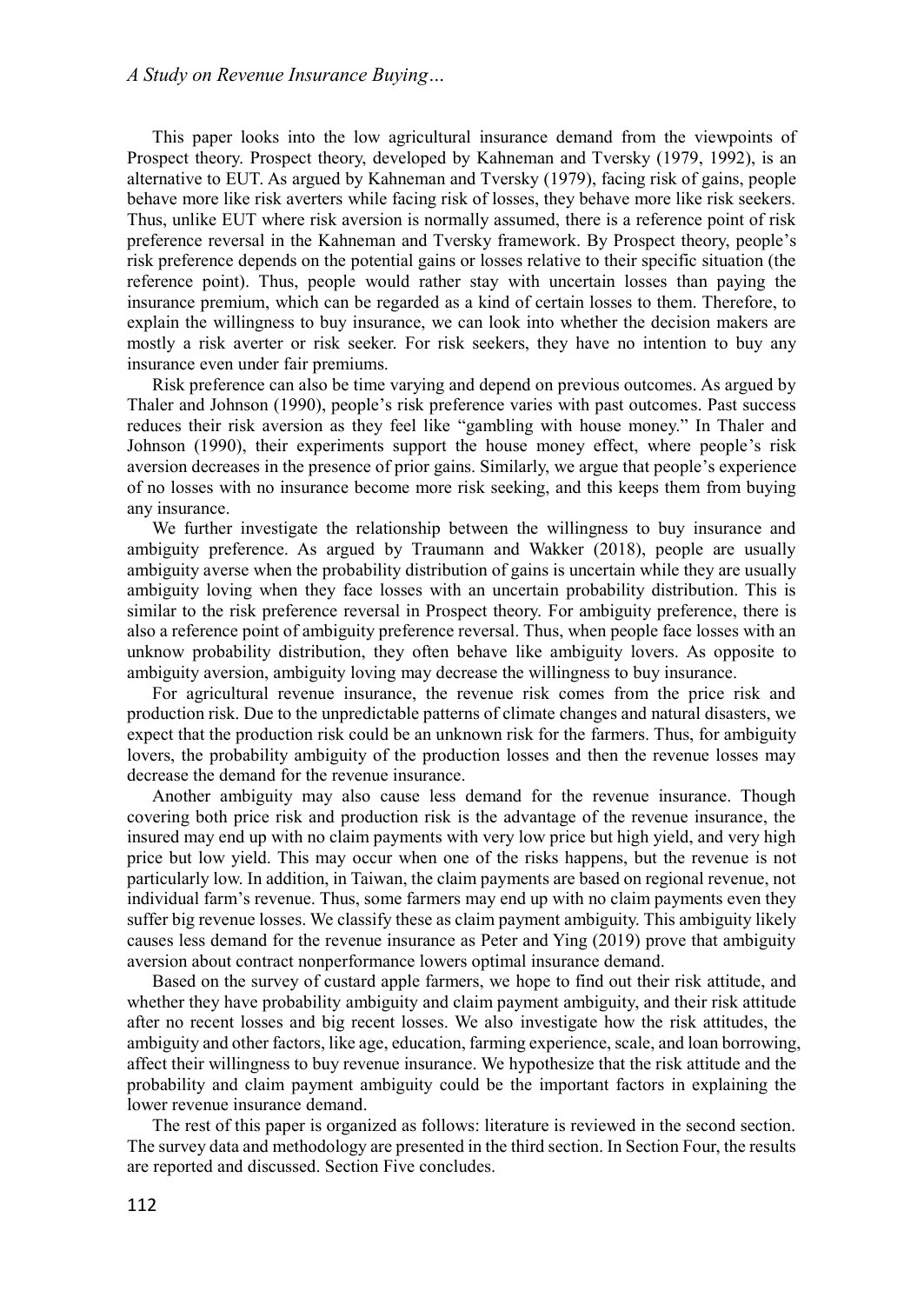#### **2. Literature Review**

The theory of insurance demand has long been studied by using expected utility theory. The utility function of the decision maker is always assumed to be an increasing and concave utility function. Thus, the decision maker is risk averse, dislike fair gambles, and has preference for certain losses over uncertain ones with the same expected value. As derived by Mossin (1968), with fair premium, the optimal insurance is full insurance while, under unfair premiums, partial insurance is optimal.

The EUT resolves the St. Petersburg Paradox and proves useful to explain some popular risk decisions which contradict the expected value rule. For instance, in risk decision making, except for the expected value, the standard deviation and the higher moments are often considered. However, there are some famous risk choices that cannot explained by the expected utility rule, for instance, Alias Paradox.

Similar to the utility function, Kahneman and Tversky (1979) develop the value function. Based on a reference point which divides the gain and loss situations, the value function of gains is concave while the value function of losses is convex. Thus, it is different from EUT where a concave utility function is generally assumed, and it always implies risk aversion. In Prospect theory, the risk preference is not constant, but can be reversed when crossing the reference point.

Like Prospect theory, where people facing the risk of gain behave like risk averters while, facing the risk of loss, they behave like risk seekers, Baillion and Bleichrodt (2015) find that people are ambiguity averse for likely gains, but ambiguity seeking for likely losses. In addition, Brenner and Izhakian (2018) also find that the aversion to ambiguity increases with the expected probability of favorable gains, and the love for ambiguity increases with the expected probability of unfavorable losses. Thus, like there is a reference point of risk preference reversal in Prospect theory, there is also a reference point of ambiguity preference reversal.

For firms' insurance, Mayers and Smith (1982) firstly use modern theory of finance to analyze corporate demand for insurance. In addition to risk aversion, they illustrate some important reasons for corporate insurance demand. For instance, insurers have a comparative advantage in taking risk (Mayers and Smith, 1982; Doherty and Smith, 1993; Eeckhoudt, Schlesinger and Gollier, 2005)). Insurance can reduce the volatility of revenues and therefore reduce firms' bankruptcy costs (Mayers and Smith, 1982; Smith and Stulz, 1985; Froot, Scharfstein, and Stein, 1993) or taxes (Mayers and Smith, 1982; MacMinn, 1987). Also, Bustos et al. (2021) provide empirical evidence that firms with greater financial constraint or in more volatile sector have higher insurance demand. Krummaker (2019) makes a explorative approach of investigating firms' demand for insurance by comparing the theory and practice.

Insurance may also affect the willingness of investing into risky projects as Cole et al. (2017) shows in the context of agricultural insurance. They find that insurance against rainfall can induce farmers to invest more in higher-return but rainfall sensitive crops, particularly among educated farm. Similarly, Falola et al. (2013) higher educated have more willingness to take agricultural insurance and produce more. Ashan et al. (1982) point out that, with fair premium, agricultural producers tend to produce more with insurance than those without insurance. Thus, they suggest that, to increase agricultural production, government should provide the insurance if the competitive insurance market does not exist.

#### **3. The Survey Statistics**

We conducted a survey of custard apple farmers about their revenue insurance buying, risk and uncertain attitudes, and attributes during the two-month (April and May) period in 2019. There are 199 samples collected. In the 199 observations, only 15% of farmers answered that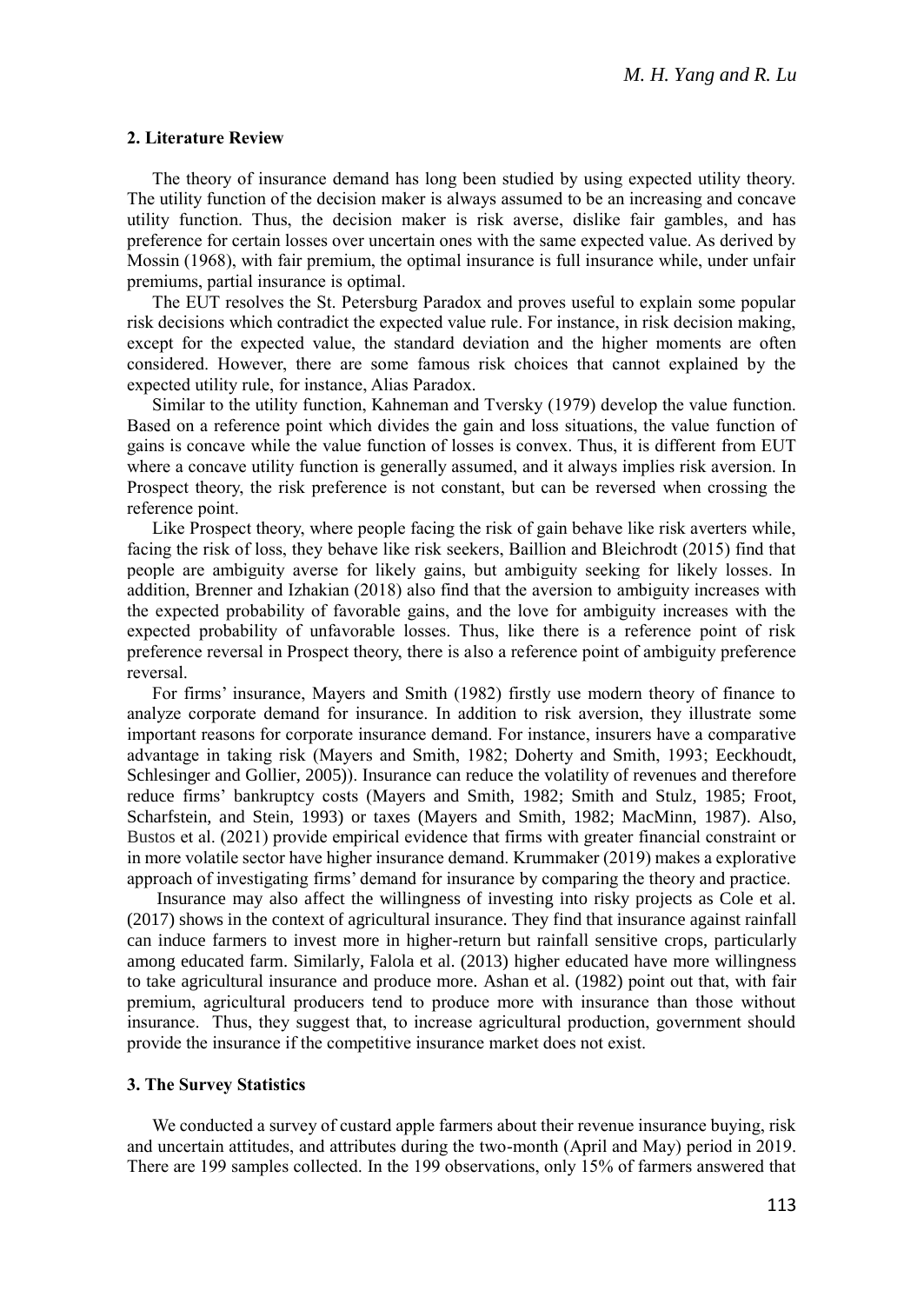they did buy the revenue insurance last year. The majority of the farmers did not buy the insurance. Some basic statistics are summarized in Table 1.

Panel A of Table 1 lists the summarized results of the farmers' education Level and their revenue Insurance Buying. The farmers' education is categorized into four levels, "elementary", "junior high", "senior high" and "college", and the proportions of the insurance buying are 23%, 11%, 15% and 8% respectively. Thus, the results are unlike other insurances, which we often observe that the higher the education, the higher the insurance demand.

In the Panel B of Table 1, we report where their lands used are form and the proportions of the insurance buying. Their land resources are classified into three categories, "own", "own and leasing", and "leasing", and the proportions of the insurance buying are 19%, 14%, and 7% respectively. Other things being equal, the farmers with the "leasing" land face riskier profile. However, they bought less insurance.

In the Panel C of Table 1, we report the number of observations about whether they are borrowing fund for the production and the proportions of the insurance buying. Among the 199 observations, only 49 are borrowers. For the borrowers, 12% of them are the insurance buyers while for the non-borrowers, the insurance buyer accounts for 16%. Other things being equal, the borrowers also face riskier profile. However, they bought a little bit less insurance.

Panel D of Table 1 reports the farmers' risk attitude and the proportion of revenue insurance buying.The risk attitude is based on a question: "How do you deal with the risk of losses?". If they choose to accept the risk of losses, then they are classified as a risk seeker. Otherwise, they are risk averters. The number of the risk seekers are about the same as the risk averters. However, they are very different in the insurance demand. For the risk seekers, only 6% of them did buy the insurance while there are 24% of the risk averters buying the insurance.

Panel E of Table 1 reports the farmers' ambiguity or no-ambiguity and the proportion of revenue insurance buying. The ambiguity is based on a question: "Do you know with the probability of losses?". If they choose "No", then they are classified as ambiguity. Otherwise, they are no ambiguity. The number of the ambiguity are close to the no-ambiguity. Furthermore, the proportions of the two groups are similar. The ambiguity actually has a little less demand for the insurance. Thus, we cannot conclude that ambiguity would reinforce the demand for the insurance here.

Panel F of Table 1 reports the farmers' claim payment ambiguity or no-ambiguity and the proportion of revenue insurance buying. The ambiguity is based on a question: "Do you know the problem of uncertain claim payment of losses?". If they choose "Yes", then they are classified as ambiguity. Otherwise, they are no ambiguity. The number of the ambiguity are larger than the no-ambiguity. However, the proportions of the insurance buying for the two groups are similar. The ambiguity actually has a little higher demand for the insurance. Thus, we cannot conclude that claim payment ambiguity reduces the demand for the insurance here.

Finally, Panel G of Table 1 reports the mean results of farmers' age, land scale and planted years with insurance and no Insurance. There, only the land scale shows that the average is lower for the insured. The rest two means are similar.

In Table 2, we report if the farmers' willingness of insurance buying increase after no recent losses and after a big loss. Their willingness is classified into three categories, "Buy less", "No change", and "Buy more." After no recent losses, there is only 35% of them have intention to reduce insurance demand or increase risk taking. Thus, this is not consistent with Thaler and Johnson (1990). However, we find that 59% of the farmers have intention to increase insurance demand after a big loss. This is somehow consistent with Thaler and Johnson (1990).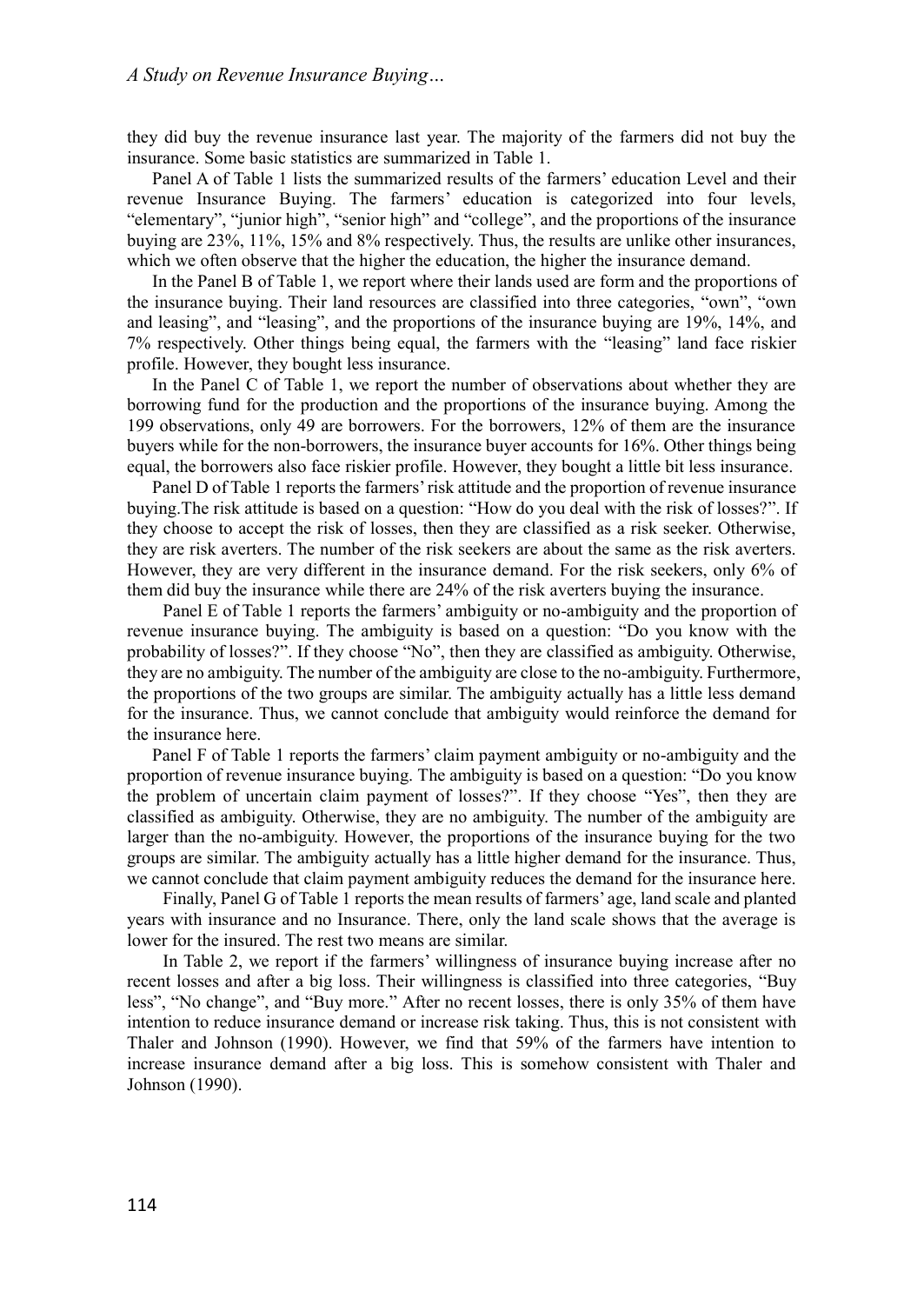### **Table 1. Basic Statistics of the Survey Panel A. Farmers' Education Level and Revenue Insurance Buying**

|                                                     | Elementary   Junior High   Senior High | College |
|-----------------------------------------------------|----------------------------------------|---------|
| <b>Observations</b>                                 |                                        | ζC      |
| Proportion of insurance buving $\vert 0.23 \rangle$ |                                        | 0.08    |

### **Panel B. Land Leasing and Revenue Insurance Buying**

|                         | <b>Own Land</b> | Own and Leasing Land | <b>Leasing Land</b> |  |
|-------------------------|-----------------|----------------------|---------------------|--|
| Observations            | 70              |                      |                     |  |
| Proportion of Insurance | 0.19            | 0.14                 | $0.0^{\circ}$       |  |
| Buying                  |                 |                      |                     |  |

## **Panel C. Fund Borrowing and Revenue Insurance Buying**

|                                | <b>No Borrowing</b> | <b>Borrowing</b> |
|--------------------------------|---------------------|------------------|
| Observations                   |                     | 49               |
| Proportion of Insurance Buving | U.IO                |                  |

### **Panel D. Farmers' Risk Attitude\* and the Proportion of Revenue Insurance Buying**

|              | <b>Observations</b> | <b>Insurance Proportion</b> |
|--------------|---------------------|-----------------------------|
| Risk Seeker  | 100                 | 0.06                        |
| Risk Averter | 99                  | 0.24                        |

### **Panel E: Farmers' Probability Ambiguity\*\* and the Proportion of Revenue Insurance Buying**

|              | <b>Observations</b> | <b>Insurance Proportion</b> |
|--------------|---------------------|-----------------------------|
| No Ambiguity | 05                  | 0.16                        |
| Ambiguity    | 94                  |                             |

# **Panel F**. **Farmers' Claim Payment Ambiguity\*\*\* and the Proportion of Revenue Insurance Buying**

|              | <b>Observations</b> | <b>Insurance Proportion</b> |
|--------------|---------------------|-----------------------------|
| No Ambiguity | 84                  | 0.14                        |
| Ambiguity    |                     | 0.16                        |

# **Panel G. Age, Land Scale and Planted Years with Insurance and No Insurance**

|                            | <b>With Insurance</b> | <b>No Insurance</b> |
|----------------------------|-----------------------|---------------------|
| Mean of Farmers' Age       | 55                    | 54                  |
| Years)                     |                       |                     |
| Mean of Land Scale (Acres) | 1.87                  | - 44                |
| Mean of Planted Years      |                       | 10                  |
| Years)                     |                       |                     |

**Notes**: \* We have a question: "How do you deal with the risk of losses?". If they choose to accept the risk of losses, then they are classified as a risk seeker. Otherwise, they are risk averters. \*\* We have a question: "Do you know with the probability of losses?". If they choose "No", then they are classified as ambiguity. Otherwise, they are no ambiguity. \*\*\* We have a question: "Do you know the problem of uncertain claim payment of losses?". If they choose "Yes", then they are classified as ambiguity. Otherwise, they are no ambiguity.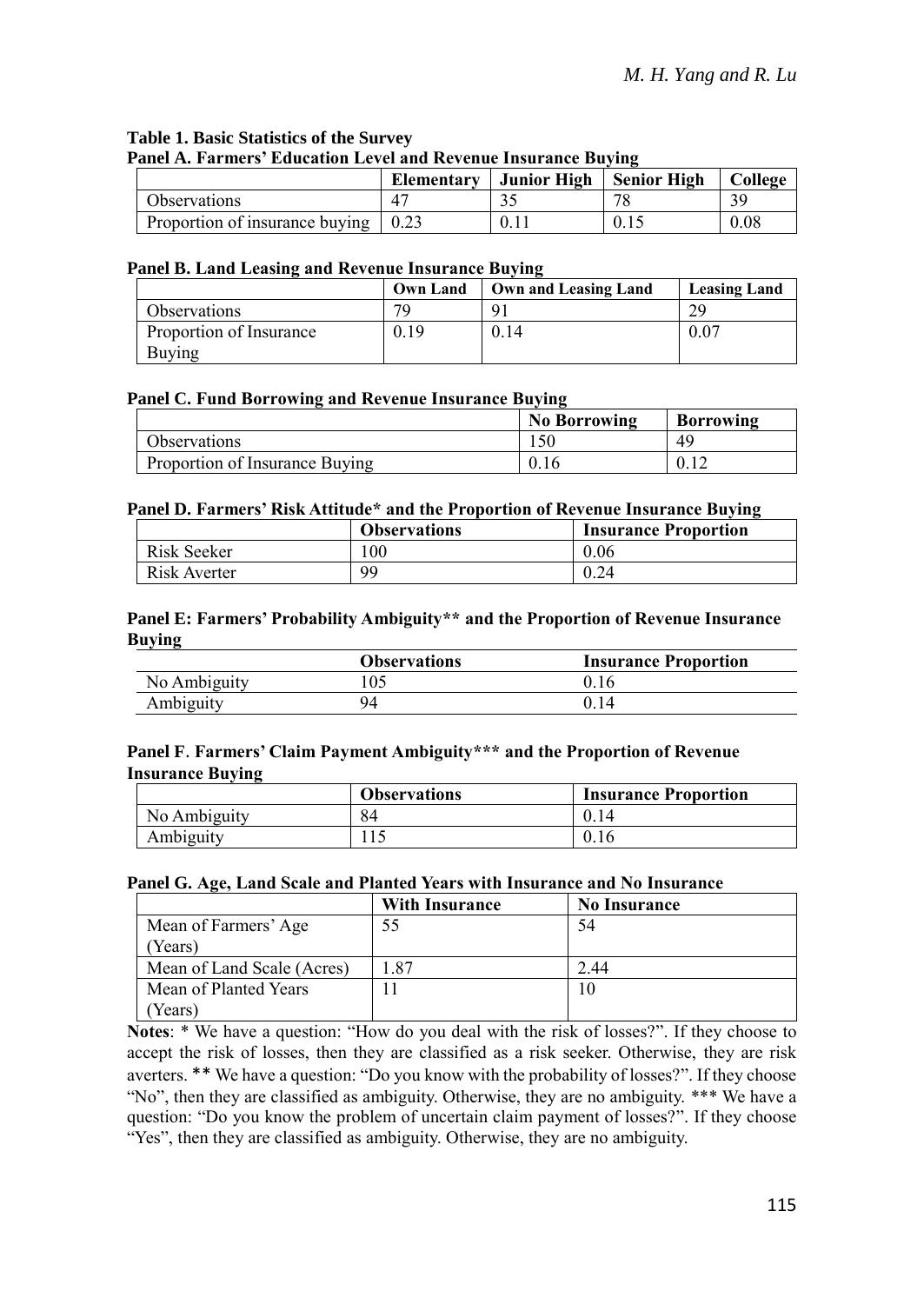|           | <b>After no Recent Losses</b> |                   | After a Big Recent Loss |                   |
|-----------|-------------------------------|-------------------|-------------------------|-------------------|
|           | <b>Observations</b>           | <b>Proportion</b> | <b>Observations</b>     | <b>Proportion</b> |
| Buy Less  | 70                            | 0.35              | 20                      | 0.10              |
| No Change | 97                            | 0.49              | 62                      | 0.31              |
| Buy More  | 27                            | 0.16              | 117                     | 0.59              |

**Table 2. Summarized Results of Buying Revenue Insurance after No Recent Losses and after a Big Recent Loss?**

#### **4. The Logit Model and Results**

The insurance buying or not buying decision is a typical binary choice. Thus, we use the two-class logistic regression model for the analysis. The explanatory variables include the farmer's age, the education level, the source of the land used, land scale, borrowing or not borrowing fund, the planted years, risk attitude, probability ambiguity and claim payment ambiguity.

The two-class logistic regression model is actually a type of generalized linear model (GLM) with the Logit link function and the dependent variable following a binomial distribution. Thus, if *Y* is the dependent variable, and  $x_1, x_2, ...$ , and  $x_n$  are the independent variables, they have the following setup:

$$
\log\left(\frac{E(Y)}{1 - E(Y)}\right) = \beta_0 + \beta_1 x_1 + \beta_2 x_2 + \dots + \beta_n x_n
$$

where  $\beta_0$ ,  $\beta_1$ ,  $\beta_2$ , ..., and  $\beta_n$  are coefficient to be estimated.

|                       | Coefficient | <b>Std. Error</b> | <b>Z</b> Statistics | P value   |
|-----------------------|-------------|-------------------|---------------------|-----------|
| Intercept             | 0.48        | 1.74              | 0.28                | 0.78      |
| Age                   | $-0.03$     | 0.03              | $-1.21$             | 0.23      |
| Junior High           | $-1.42$     | 0.76              | $-1.88$             | $0.06*$   |
| Senior High           | $-1.32$     | 0.78              | $-1.70$             | $0.09*$   |
| College               | $-2.45$     | 0.97              | $-2.53$             | $0.01**$  |
| Own & Leasing         | $-0.13$     | 0.52              | $-0.25$             | 0.80      |
| Leasing               | $-0.97$     | 0.88              | $-1.11$             | 0.27      |
| Land Scale            | $-0.23$     | 0.20              | $-1.10$             | 0.27      |
| <b>Fund Borrowing</b> | $-0.45$     | 0.55              | $-0.83$             | 0.41      |
| <b>Planted Years</b>  | 0.02        | 0.02              | 0.89                | 0.38      |
| Risk Averter          | 1.95        | 0.52              | 3.74                | $0.00***$ |
| Prob Ambiguity        | $-0.59$     | 0.49              | $-1.22$             | 0.22      |
| Claim Ambiguity       | 0.19        | 0.50              | 0.39                | 0.70      |

**Table 3. The Logistic Regression Results**

**Note:** \*, \*\* and \*\*\* indicate the coefficient is significantly different from zero at 10% , 5% and 1% significant levels, respectively.

In our model, the dependent variable is whether the farmer bought insurance or not, and the independent variables are listed in the first column of Table 3. We use the maximum likelihood method for the coefficient estimation. The estimated regression results are reported in Table 3. They include the estimated coefficients, the standard errors of the estimated coefficients, the z statistics which can be used to test if the coefficient is zero, and the P value associated with the z statistics. Among all explanatory variables, the education level and the risk attitude have significant impacts on the probability of the insurance buying. Relative to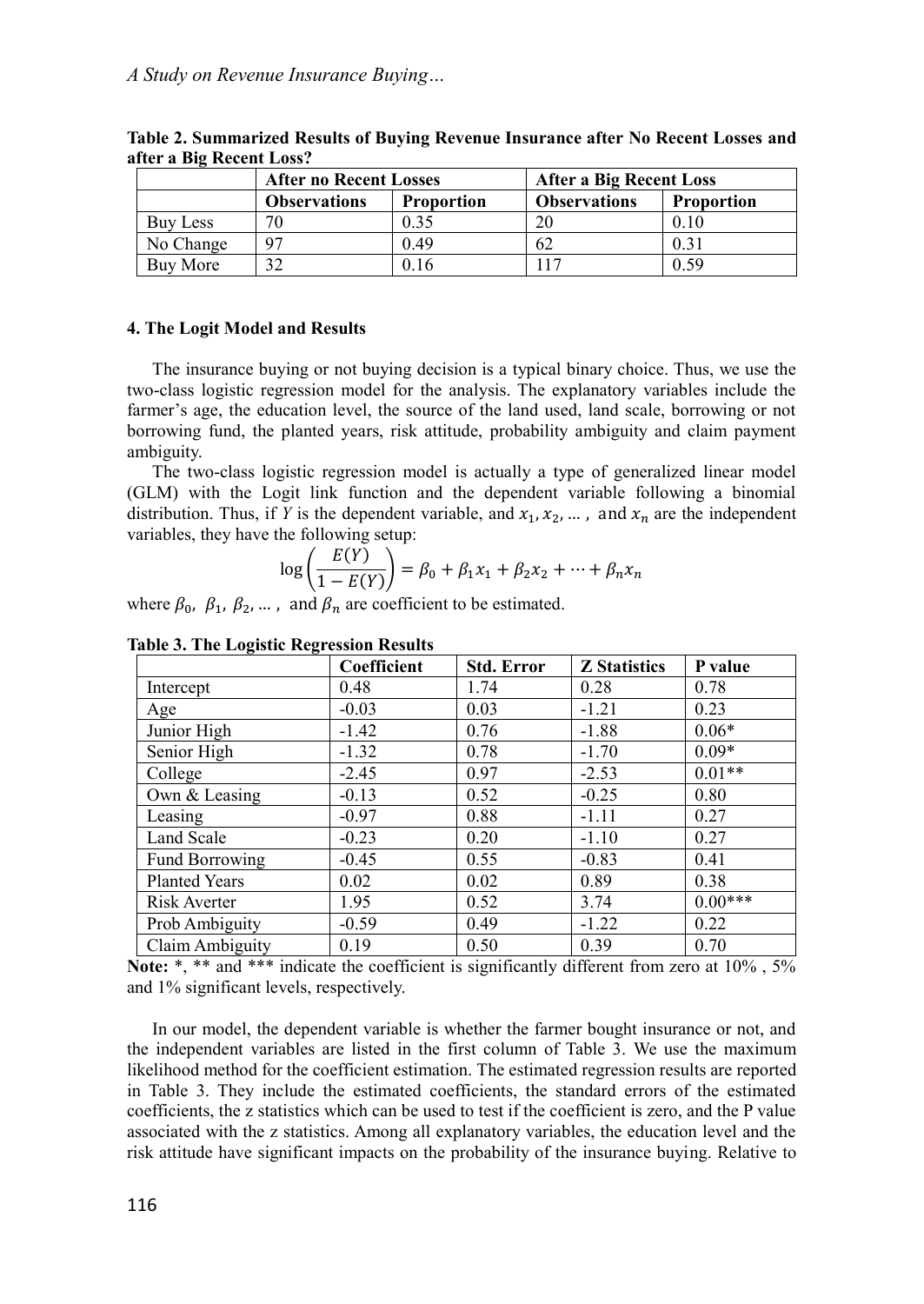the elementary education level, higher education indicates lower probability of the insurance buying. For the risk attitude, the risk averter has higher demand for the insurance.

To evaluate the logistic model, we use the confusion matrix in the following table (Table 4). The number in each row represents the instances in an actual class (buying or no buying) while each column represents the instances in a predicted class. The accuracy rate, which is the sum of the true positive  $(23)$  and the rue negative  $(115)$  over the total observations, is 69%. The positive predictive value, which is the true positive (23) divided by the sum of the true positive (23) and false positive (7), is 77%.

|                   | <b>Predicted: Buving</b> | <b>Predicted: No Buving</b> |
|-------------------|--------------------------|-----------------------------|
| Actual: Buying    | $\mathbf{\sim}$<br>23    |                             |
| Actual: No Buying |                          |                             |

**Table 4. The Confusion Matrix of the Logit Model**

As we argue above, people are often ambiguity averse with uncertain gains while they are often ambiguity loving with uncertain losses. However, the empirical evidence does not support the argument. The probability ambiguity (about losses) has negative impact, but not significantly, on the demand for the insurance. The claim payment ambiguity (about gains) does not decrease the demand for the insurance either. Both estimated parameters are not significantly different from zero according to the *z* statistics.

#### **5. Conclusion**

This paper studies why the demand for Agricultural revenue insurance is so low in Taiwan even the government subsidize almost half of the premium. We use the insights of Prospect theory. In facing the risk of losses, the farmers could be a risk lover instead of a risk averter. Also, by Thaler and Johnson (1990), after no recent losses, they increase their risk taking. Thus, the risk preference depends on the gains or losses situations, and the degree of risk aversion is time varying. Furthermore, we look into how probability ambiguity and claim payment ambiguity can affect the lower demand of the insurance, and control factors like age, education, farming experience, scale, and loan borrowing.

In the survey statistics, we find that half of the sample farmers are kind of risk lovers. They tend to accept the risk of losses. After no recent losses, only 35% of them would increase risk taking by showing less willingness to buy the insurance. On the other hand, 59% of them would increase their willingness to buy the insurance. In addition, about half of them are probability ambiguity or claim payment ambiguity.

In the two-class logistic model of insurance buying or no buying, we find that the risk attitude as risk aversion has significant positive impacts on the insurance buying, or the risk lover has less demand for the insurance. However, we do not have evidence that the probability ambiguity and claim payment ambiguity produce less demand for the revenue insurance.

There are some limitations for this survey study of insurance demand. Like other studies using hypothetical surveys, it suffers the problem raised by Smith (1982). He emphasizes the important of salient rewards for the experimental subjects, and the rewards should be instructed in a way that the subjects are given incentives to make decisions according their own true preference. In addition, our survey sampling method might fail to produce a representative sample of the population.